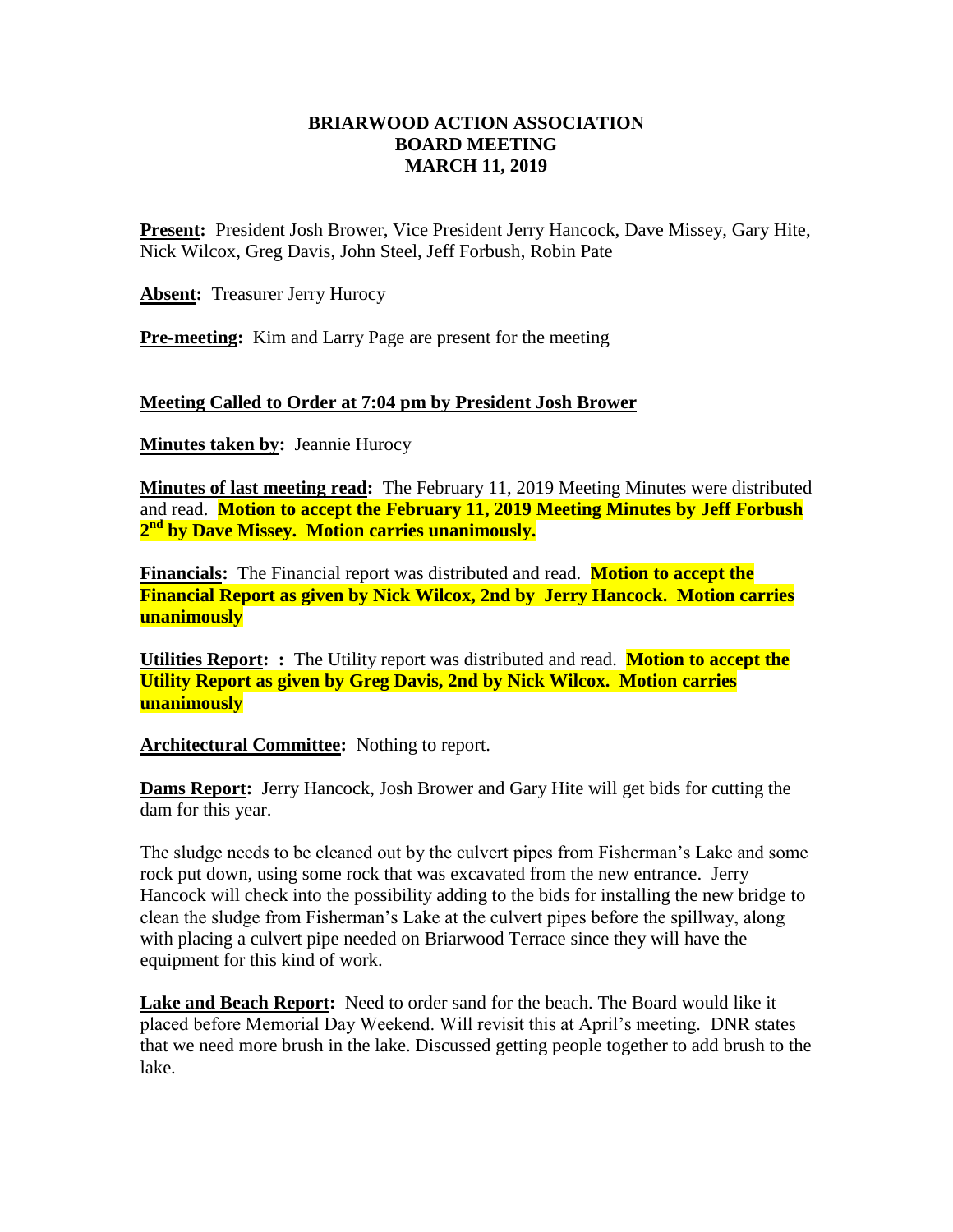John Steel will order fish.

**Security Report:** Community Watch Meeting was March 10, 2019. Discussed ideas at that meeting how the community can work together better to ensure safety in the community. Discussed how community members have been proactive with installation of security devices.

Discussed putting more dusk to dawn lights in more areas.

The Neighborhood Watch signs will be installed. Jeannie Hurocy will contact Jason Gianladis to give him the signs and indicate where they should be placed.

**Rules and Regulations:** Nothing to report.

**Website:** Nothing to report.

**Roads:** The back entrance light has been on 24/7. Josh Brower will contact Ameren to discuss.

A culvert pipe needs to be put on Briarwood Terrace. Jerry Hancock will check into this along with the bid for cleaning the sludge from Fisherman's Lake at the culvert pipes before the spillway.

A survey has been done for the bridge, including a flood survey. Von Arx will hopefully have everything in line so bids can be acquired soon.

Discussed the condition of the roads after the winter snow plowing and what repairs should be made.

Discussed cutting ditches in areas throughout the community. Jerry Hancock and Gary Hite will look into this.

The one section of the fence closest to the bridge will be repaired. The other section that was broken has had a poor repair. Jerry Hancock will call the responsible party and let them know that the repair is not acceptable.

The sign directing construction vehicles needs to be moved. Jerry Hancock will contact Jason Gianladis to move the sign. Discussed having a larger sign made.

Park and Entrance: There will be a Community Clean Up Day on Sunday, May 19<sup>th.</sup> Participants will meet at the park at 9 am.

Josh Murray is still in the process of installing the gate for the back entrance.